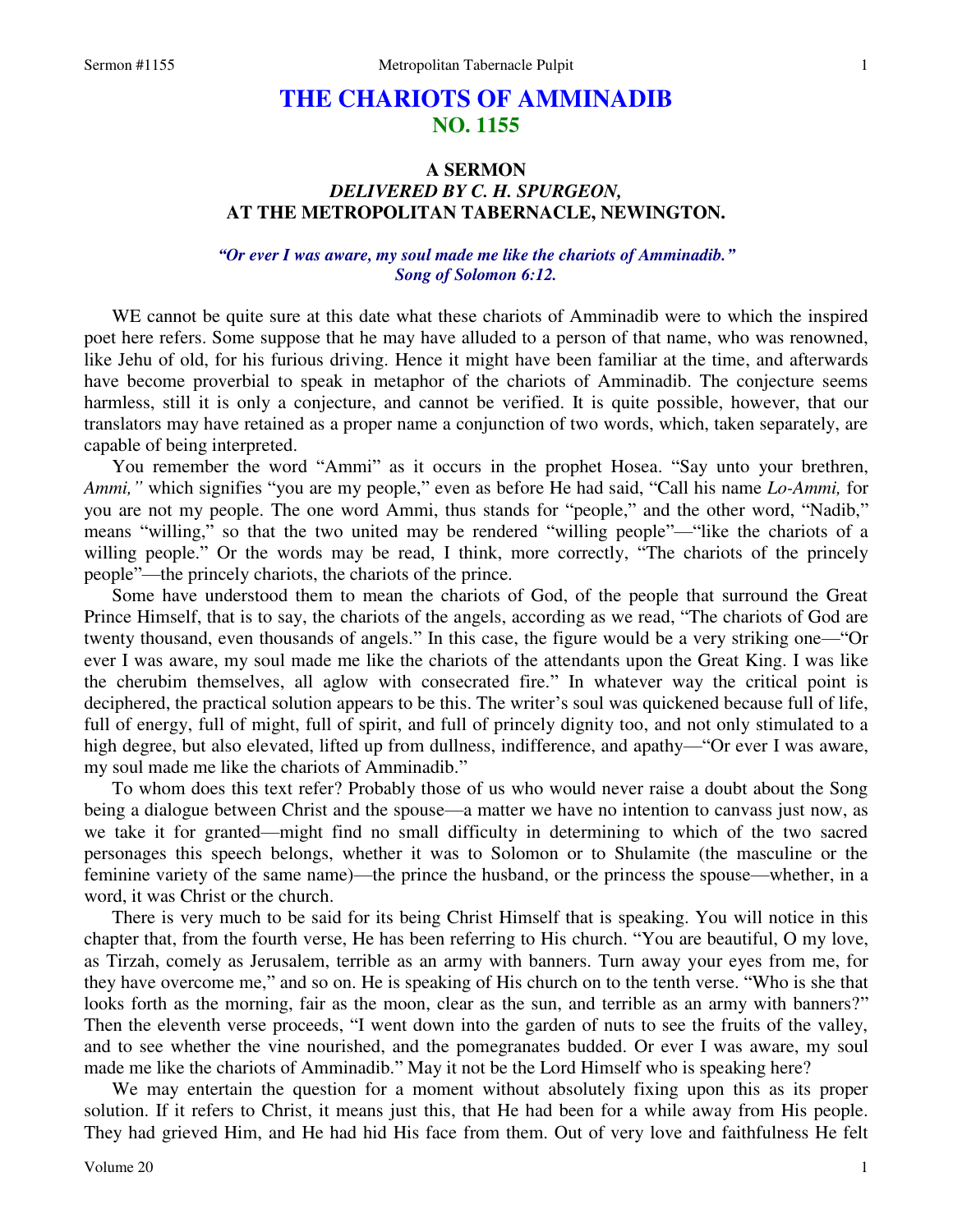bound to chasten them, by hiding from them the brightness of His countenance. But He began to think tenderly of His people, His heart turned towards His church, and while He was thinking of her, He saw such beauties in her that His soul was melted with her charms. Oh, what an extraordinary thing that He should see loveliness in His poor imperfect church! But He saw such a loveliness about her, as her image rose up before His face that He said, "You have ravished my heart, my sister, my spouse; you have ravished my heart with one of your eyes." "Turn away your eyes from me, for they have overcome me."

And then, musing upon her still, and coming into her garden, and seeing the various graces like plants and flowers in their different stages of development, His heart began to grow warm again towards her and all that concerned her. It had never really been cold, it only seemed so in the deviation of His accustomed manner, but, like Joseph before his brethren, He could not refrain any longer. When He saw some of His people budding with desires, others bursting into the realization of those desires, when He saw some like ripe and mellow fruit upon the bough, ready for heaven, others just commencing the divine life, He was charmed to be in the garden of nuts, or ever He was aware, He found He must be with His people, He must return in the fullness of His love to His church. Not her beauties only, but the kindlings of His own soul began to stir Him. His free grace sought free scope, His infinite love became more than a match for the temporary prudence that had made Him hide His face, and swift as the chariots of Amminadib, did He speed back to His people, to let them see Him again, to let them enjoy fellowship again.

There are other Scripture passages where the Savior is spoken of as being like a roe or a young hart upon the mountains of Bether, or division, because He is so willing to come to His people, so willing to make matters up with them, and end the days in wherein they mourn because the Bridegroom is absent. When He has hidden His face for a while out of love for them, and out of desire to reveal to them their faults, I say again, He is so willing to blot out their faults once more, and to return to them again with mercies, that His return is compared for swiftness and irresistibleness to the motions of the chariots of Amminadab.

It is a delightful thought that if communion between our souls and Jesus be suspended, it is not because He takes pleasure therein. His delights are with the sons of men. He a thousand times invites His chosen to abide in Him, to continue in His love, and to remain in His company. In this Song He cries again and again, "Come with me, my spouse." This should encourage us to seek Him for renewed lovetokens, however serious may have been our departures from Him, and however dark our prospects under the hiding of His face. If He who is the aggrieved party is eager to be reconciled, the matter is easy, and we may at once rise to the blessed condition from which our sin has cast us down. Jesus longs to embrace us, His arms are opened wide, do not our hearts warm at the sight? Do we not at once rush to His bosom, and find a new heaven, in a fresh sense of His boundless love? Wherefore hesitate? What possible cause can there be for abiding in darkness? Lord, we fall upon Your bosom and our joy returns!

Not that I intend to adopt that view as the groundwork of our present reflections. It appears to me that without in the slightest degree wresting the passage, or deviating from an honest interpretation, we may understand that this is the language of the church concerning Christ. If so, Christ's words conclude at the end of the tenth verse, and it is the church that speaks at the eleventh. There is not an instance in the whole Song, so far as I can remember, of the Prince Himself speaking in the first person singular, either, therefore, this would be a solitary exception, or else, following the current plan, where the same pronoun is used, the church is speaking to Christ, and telling Him of herself. "I went down into the garden of nuts, to see the fruits of the valley, and to see whether the vine flourished and the pomegranates budded. Or ever I was aware, my soul made me like the chariots of Amminadib."

Taking the text, then, as referring to the church in particular and more generally to the Lord's people, there will be *four observations* which we would pointedly make and prayerfully meditate. May God bless us now in fulfilling this purpose!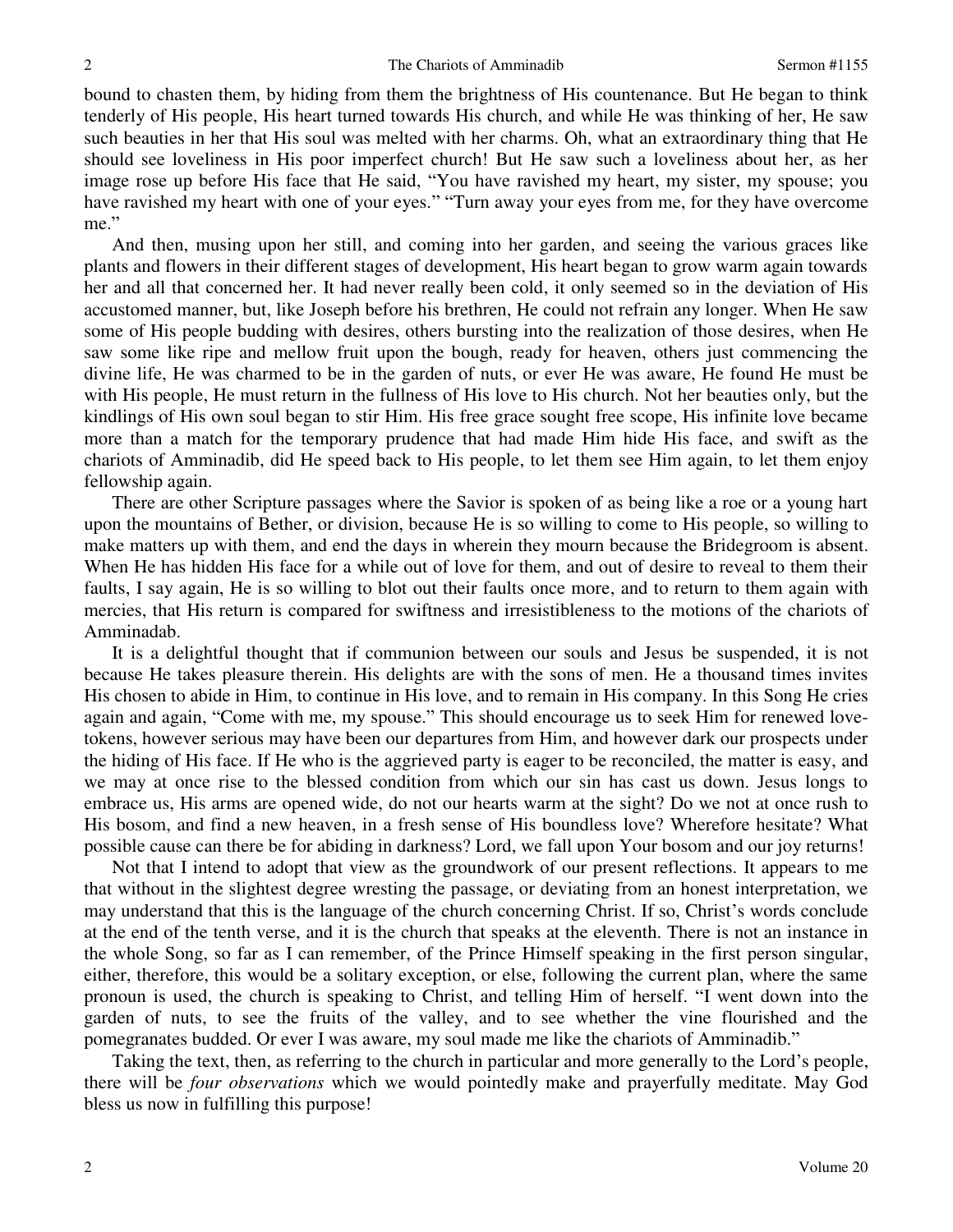**I.** Our first observation shall be this. What is most wanted in all religious exercises is THE MOTION, THE EXERCISE OF THE SOUL.

"Or ever I was aware, *my soul* made me"—or *my soul* became—"like the chariots of Amminadib." Soul-worship is the soul of worship, and if you take away the soul from the worship, you have killed the worship, it becomes dead and barren henceforth. Let us turn over that well-known thought. It may benefit us if we look at the many sides of it.

There are professors in this world who are perfectly content if they have gone through the mechanical part of public devotion. If they have occupied their seats, joined in the hymns and the prayers, and listened to the preaching, they go away quite content and easy. They would not like to be absent from the solemn assembly, and their conscience would prick them if they neglected the outward ordinances, but having gone through them, and complied with the accustomed form, they are perfectly content with themselves, and think they have done that which is lawful and right, comely and excellent.

Now, it is never so with the child of God. If his soul be awakened from the torpor of death, and his sensibilities quickened into the vigor of life, he will feel that, unless in the song he has really praised God in strains of gratitude with emotions of thankfulness, he has rather mocked his heavenly Father than acceptably adored Him. He knows that in prayer, if it is not the soul that speaks with God, it is but the carcass of prayer, destitute of the sweet savor which can find acceptance with God, and of the sweet satisfaction that can bring refreshment to one's own breast. When he hears the Word preached, he longs to feel it penetrate his heart, even as the rain soaks into the soil, and if he cannot so receive the truth of the Gospel when it breaks on his ear as the engrafted word that saves his soul, and so feed upon it as the bread of life which nourishes his soul, he goes away sad at heart, deploring that, while others were feasting at the banquet, he was there without appetite, and had not the pleasure or the profit which they derived.

Beloved, in our public services we ought to account nothing truly and rightly done which is not done with the heart. That is one reason why in this Tabernacle we have tried to lay aside everything of outward show or external form, which might distract the thoughts or disturb the simplicity of waiting on the Lord. As far as I can, I try to avoid the use of all symbols, except the two which Scripture has ordained, lest the symbol should tempt you to rest satisfied with itself, as I believe it generally does, and so prevent your reaching the Lord with your heart. We try to lay aside everything that would at all touch your senses in the worship, anything which appeals to the ear in the way of sweet music, anything of the aesthetic that would appeal to the eye. If you do not worship God with your souls, I hope you will get tired of our fellowship.

Yet, be it confessed, I painfully feel that it is almost as easy not to worship God with the bald plainness of Quakerism as it is not to worship God with the studied pomp of Ritualism. In any form, or without any form of worship, the amount of real devotion must be measured by the quantity of soul that is in it, provided the quality be pure, sincere, guileless. If the soul be there, in the full exercise of its powers and passions, knowing what is revealed and feeling what is inspired, I believe God is gracious to pity and forgive a thousand mistakes in outward fashion and skill of execution.

The preacher's modulation may be faulty, and the people's singing may be ill-timed to barbarous tunes, without peril of the unpardonable sin. But if the soul be lacking, though you should have essayed to worship according to the pattern given in the Mount, and have never had a word uttered or a sound made but such as in itself would be accredited by men and acceptable with God had it been quickened by the Spirit, yet without that divine Spirit which alone can give force and fervor to the human soul, it is all null and void. I think every genuine Christian knows it is so, and feels it is so. He says, "My heart cries out for God, for the living God," nor can he be satisfied unless he does find God, and draws near before Him.

As in public worship, it is precisely the same in our own private and personal transactions with the Most High. The religious worldling will say a prayer when he wakes in the morning, and perhaps, unless he is out late, or too sleepy at home, he will have a bit of prayer at night again, in the way of the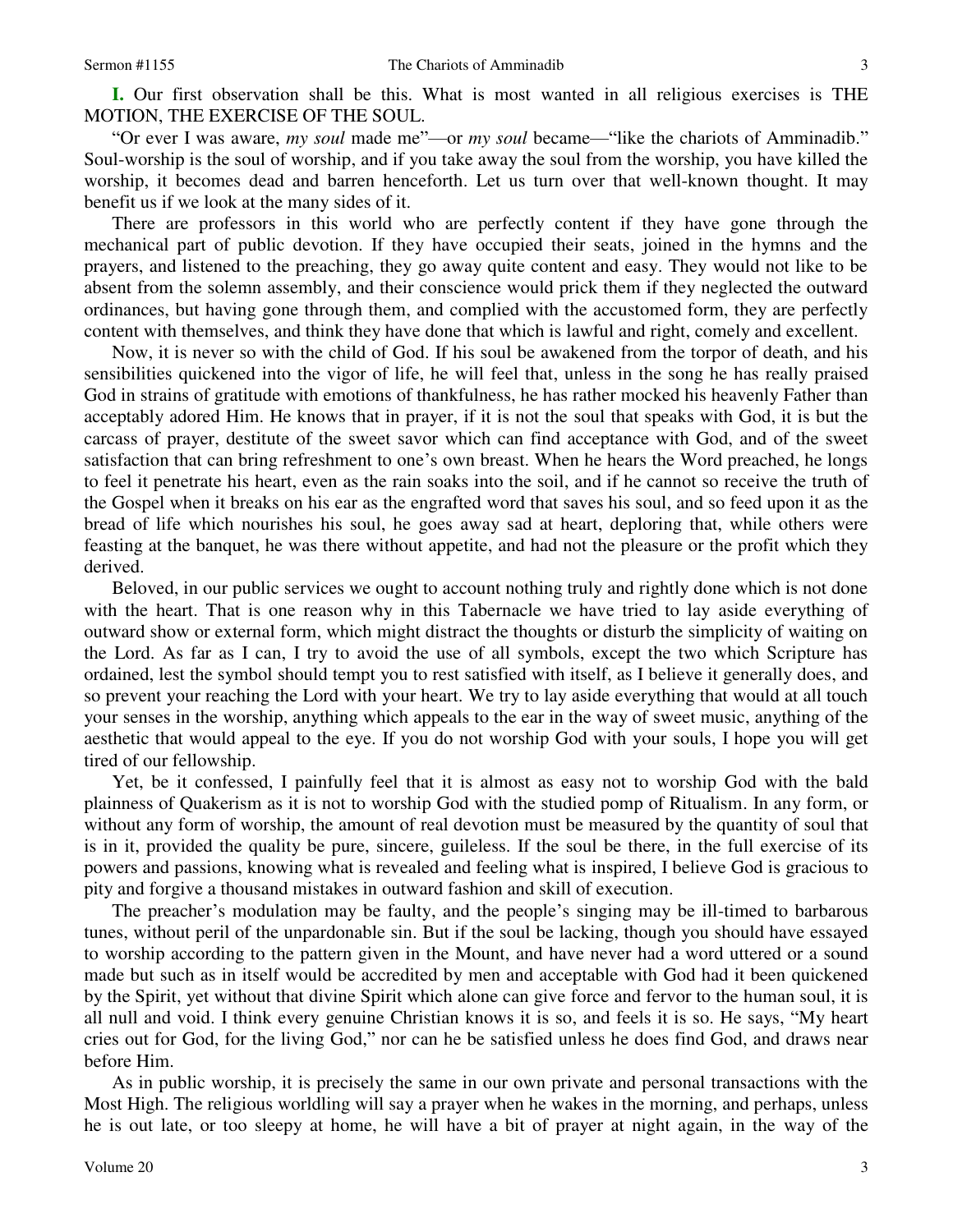repetition of some collect, or something which he has learned by rote. And very likely he has family prayer too. It is not so much a custom as it was, but there are some who think they cannot go through the day unless they have what they call "Prayers."

But mark how the Christian prizes private prayers above everything that has to do with the ordering of his daily habits. And look how he esteems family prayer to be a necessity of every Christian household! At the same time he is not content because he prays for a few minutes unless he draws near to the Lord, he is not satisfied because he gathered his children together, and read the Scriptures and prayed with them, if, on adding up the sum total of the day, he is compelled to say, "It was heartless worship. When I awoke it was heartless worship, when I gathered my children and my servants it was the same, and it was sleepy, heartless worship when I knelt by my bedside and professed to seek the Lord at nightfall." If it is heartless it is unacceptable, God cannot receive it. If we have not thrown our heart into it, depend upon it God will never take it to His heart and be pleased with it. Only that prayer which comes from our heart can get to God's heart, if we pray only from the lips, or from the throat, and not low down from the very bowels of our nature, we shall never reach the heart of our Father who is in heaven.

Oh, that we may be more and more scrupulous and watchful in these things! In the diary of Oliver Heywood, one of the ejected ministers, he often says, "God helped me in prayer in my chamber and in the family." And once he writes thus—"In my chamber this morning I met with more than ordinary incomings of grace and outgoings of heart to God." I am afraid we may get satisfied with ourselves, especially if we are regular in private Scripture reading, private prayer, family prayer, and public prayer, while instead of being satisfied with these exercises we ought to be weeping over them and deploring the formal and heartless manner in which we are prone to discharge them. Be it always recollected that we do not pray at all, unless the soul is drawn out in pleading and beseeching the Lord. *Si nil curarem, nil orarem,* said Melanchthon, "Were I without cares, I should be without prayers."

Now, perhaps you may know a friend of yours who thinks himself a poet. He can make poetry at any time, all the year round. Just pull him by the sleeve, and he will make you very soon a verse or two at the spur of the moment to show the readiness of his wit and the versatility of his talent. Yet I dare say you think that he is about as far off from being a poet as a sparrow is from being an eagle. You know if he were a poet he would not be able to command the glow of imagination at one time, and at another time he would hardly be able to control it. He would sometimes have a divine afflatus upon him, as some call it, and then noble thoughts in appropriate words would flow from his pen. Otherwise he would be just as dull and insipid as ordinary mortals. He would tell you indignantly that he could not write verses to order like those who scribble rhyme to advertise a tailor's wares. Without the inspiration comes upon me, he would say, I cannot compose a line.

In like manner a man cannot always pray, and the man who pretends he can does only utter jargon. He never prays at all, as the other never makes poetry at all. Prayer is a divine art. It is a thing which needs the inspiration not of the muses, but of the Spirit of God Himself, and it is when the Spirit comes upon us with divine force, and makes our soul like the chariots of Amminadib that we can pray, and at other times when that Spirit is not with us, we cannot pray as we did before. Every living child of God knows this. We must measure our prayers by the state of soul that we were in.

Take another illustration from the painter. One person, who thinks himself a painter, can paint any day you like anything you ask him—a mountain, a river, a horse, an insect, or a flower—it is all the same to him. He takes a brush and soon produces something, which ordinary people might think to be a picture, but send that daub of his to the Royal Academy, and they will tell you that it may do for a tea tray, but not for the walls of a gallery. But the man that *can* paint, how does he mix his colors? The great painter will tell you that he mixes his brains with his colors, and when he takes his brush and dips it into the paint, he lays it on with his soul. In a great picture, such as sometimes we have seen by a Titiens, or a Raphael, it is not the color, but the man's heart that has got out onto the canvas. Somehow he has managed to drop his brush into his soul. That is real painting.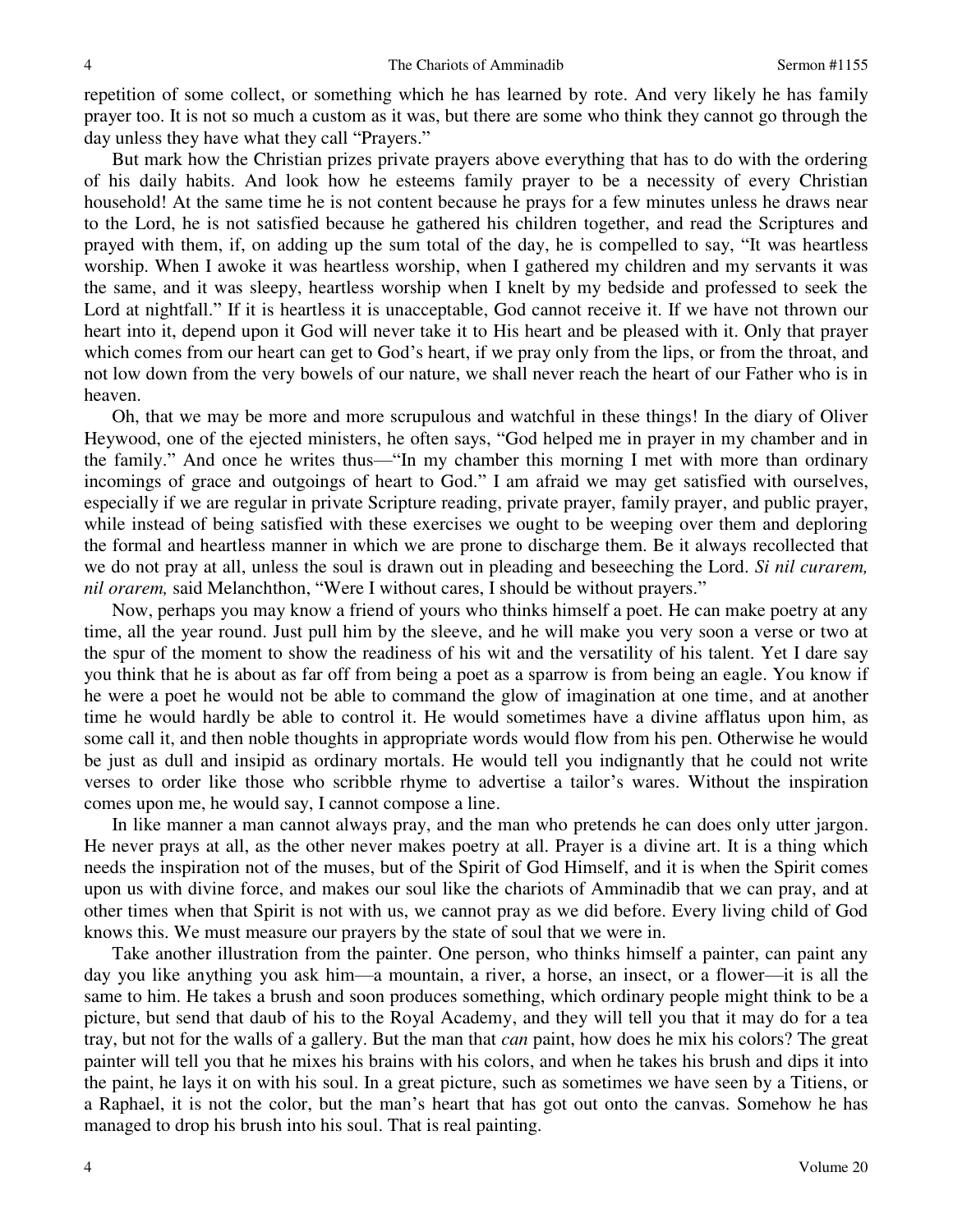And so it is with prayer. The most humble man that prays to God with his soul understands the fine art of prayer, but the man who chants a pompous liturgy, or repeats an extemporaneous effusion, has not prayed. He has dashed off what he thinks to be a picture, but it is not a picture, it is not a prayer. Had it been a prayer it would have had a palpable inspiration in its light and shade. A painting may consist of few lines, but you will see the painter's hand in it, and a prayer may consist of only half a dozen words, but you can see the hand of God in it. The formality repels you in the one case, the vitality attracts you in the other.

So we will come back to the proposition with which we started. We can only pray according to the proportion in which our soul puts forth its force and feeling, and it is the same with praise. We have praised God up to the amount of soul that was in the sense as well as in the sound, be it with an organ or without an organ, with good music or with groanings that cannot be uttered. We may have praised God either way, but only if our soul has been in full swell. With every kind of religious exercise, the soul is the standard of the whole compass of worship.

**II.** We proceed to a second remark. SOMETIMES IT HAPPENS THAT THE HEART IS NOT IN THE BEST STATE FOR DEVOTION.

If religion be a matter of soul, it cannot always be attended to with equal pleasure and advantage. You can always grind a barrel organ, it will invariably give you the same discordant noise, which people call music, but the human voice will not admit of being wound up in the same fashion, nor will it for the most part discharge the same monotonous functions. The great singer finds that his voice changes, and that he cannot always use it with the same freedom. If the voice is a delicate organ, how much more delicate is the soul!

The soul is continually the subject of changes. Ah, how often it changes because of its contact with the body! If we could be disembodied, oh, how we would praise God and pray to Him! "The spirit truly is willing, but the flesh is weak." I sat among some brethren the other day who were devout, and I tried to be, but I had a splitting headache. I do not know whether you could pray under so grievous a disability, let me confess to you that I could not. At another time, not long ago, I was one of a solemn assembly, when various disturbances occurred in the room—somebody getting up, and others coming in late, as some of you do—and I could not get into a right frame as I ought to have done. Little things will affect little minds, and our minds, many of them, are little. In that case I could not pray because my mind was being distracted and my attention was being taken away.

Such distractions frequently happen, and they bitterly remind us of our infirmities. The apostles themselves fell to sleeping when they ought to have been praying, and under Paul's preaching Eutychus went to sleep and Paul never blamed him. He died as the result of it, but he got raised again from the dead, so I suppose there was no fault in him. We may sometimes, without any willfulness on our part, as a necessary result of the weakness of our nature, or the stress of our toil and care, have brought ourselves into a condition in which we cannot feel like the chariots of Amminadab, and it is no use for us to attempt it. The body does affect the soul materially, and a thousand outside agencies will tell upon our mental susceptibilities. I have known persons come into this Tabernacle who have, perhaps, been annoyed with somebody in their pew, or somebody outside. It ought not to be so, but it is so. A little fly buzzing about one's face, as small a thing as that will disturb one's devotion, so that you cannot pray as you would and as you desire.

And then, alas, our sins are a much more serious hindrance to our devotion. A sense of guilt puts us into such a state that we cannot be bold in our faith and childlike in our confidence when we appear before God. Perhaps we have been angry. How can we come before the Lord calmly when our spirit has been just now tossed with tempest? Probably we have been seeking the world, and going after it with all our might. How can we suddenly pull up, and put all our strength into a vigorous seeking of the kingdom of God and His righteousness in a moment?

It is possible, too, that there is a sick child at home, or a wife lying suffering, or serious losses and crosses about business and domestic affairs. Perhaps one has a very heavy heart to bring before the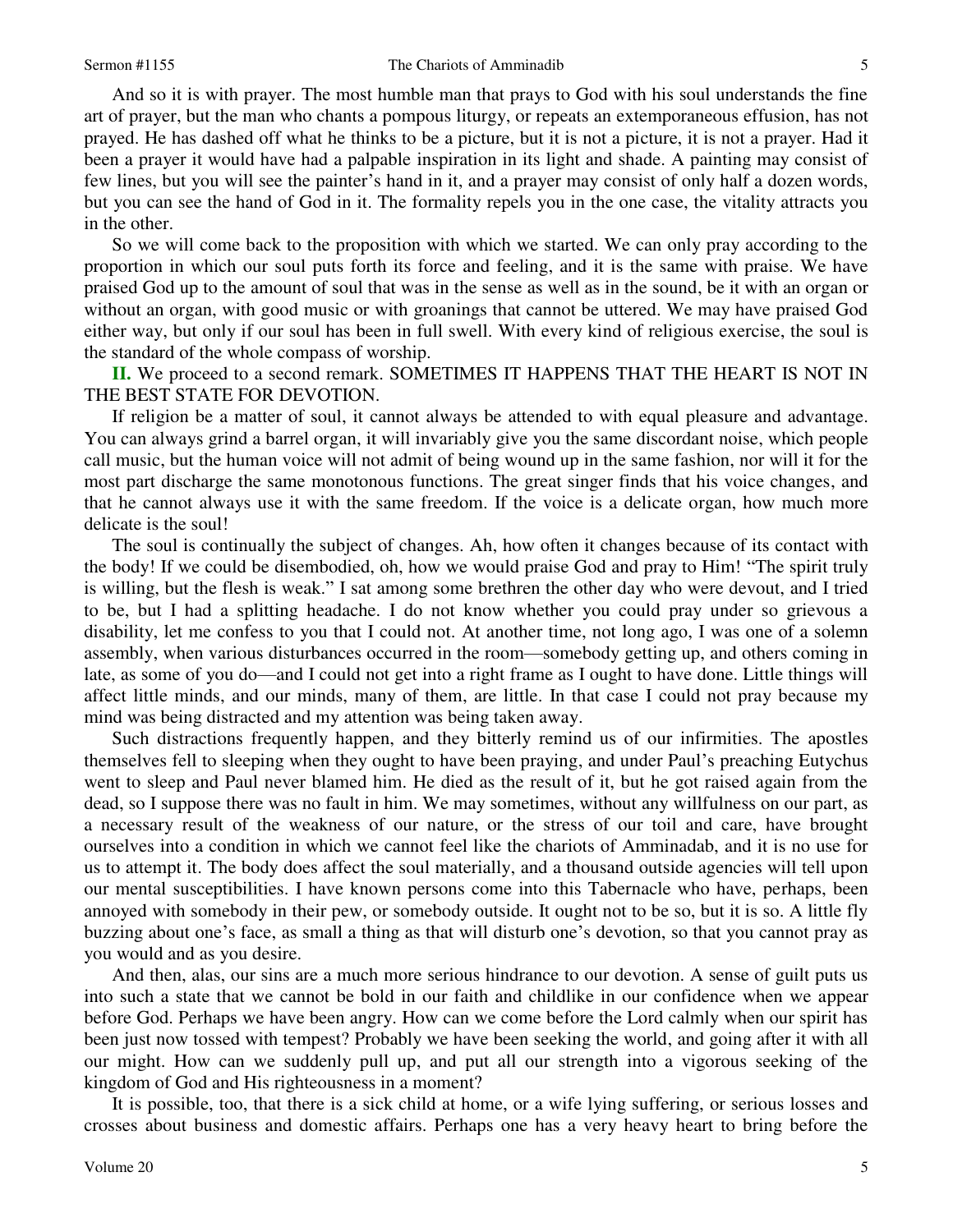Lord. Now God's grace can help us to overcome all these things, and can even make our souls like the chariots of Amminadab. We do want grace for such emergencies. The soul, in its different phases and states, has need of help from the sanctuary to which it repairs. "Well," perhaps one here will say, "I always do what I think right every Sunday in much the same manner. I always pray the same, and I don't know but what I can always sing God's praises the same."

Yes, let me answer our good friend, I have no doubt of your thorough sameness, or of your habitual self-content. If you were to ask one of the statues in St. Paul's Cathedral how it felt, I have no doubt it would say that it always felt the same because it never had any feeling. Appeal to anything destitute of life, and you will find that it has no change. But where there is life, and that which is intensely delicate—spiritual life, and where it is placed in circumstances so hostile to it as the circumstances which surround us here, you will find that not only the revolutions of the seasons, but the variations of the temperature affect it. And every man who has this life in him experiences such changes. We have read of those who have no changes, and therefore they fear not God. The fact that a believer cannot at all times draw nigh to God as his spirit would desire, becomes accordingly the key which interprets to him the grace and goodness whereby he sometimes gains access after a manner that surprises and delights his spirit.

**III.** This leads cheerfully up to our third observation, THERE ARE SEASONS WHEN OUR HEART IS SWEETLY MOVED TOWARDS GOD.

"Or ever I was aware, my soul made me like the chariots of Amminadib." Have you not proved welcome opportunities when all your thoughts have been quickened, enlivened, and stimulated to activity in the highest degree about your highest interests? We have ceased to moan—

### *"Our souls, how heavily they go To reach eternal joys;"*

and we have been all wings, and could soar and mount aloft. Like David, we could have danced before the ark of God for very joy, and if any had said to us that we might ourselves fall by our enthusiasm while we seemed vile by our hilarity, we should have replied that we purposed to be viler still. All within us was awake, there was not a slumbering faculty. Our memory told us of the goodness of the Lord in days gone by, and our hopes were regaled by the mercy which we had not tasted yet, but which was made sure to us by promise, and brought near to us by faith. Our faith was active and bright of eye. Our love especially shed a clear light over all our prospects.

 Oh, we have had blessed times, when our soul has been light and rapid as the chariots of Amminadib! And at such times we were conscious of great elevation. The chariots of Amminadib were those of a prince. And oh, we were no more small, and low, and beggarly, and groveling, but we saw Christ, and were made kings and princes and priests with Him. Then we longed to crown His head. Then we could have performed martyrs' deeds. Then we were no cowards, we were afraid of no foes, we sat down at the feet of Jesus, and thought everything little compared with Him, sufferings for His sake would have been a gain, and reproach would have been an honor. We had princely thoughts then, large, liberal, generous, capacious thoughts concerning Christ and His people, His cause, and His conquests, our souls were like the chariots of Amminadab.

 At the same time they were full of power, for when the chariots of Amminadib went forth, who could stop them? Who could lay his hand upon the reins and turn the coursers as they went onward in their mighty tramping? Such was our spirit. We laughed at thoughts of death, and poured contempt upon the trials of life. We were "strong in the Lord and in the power of his might." Oh, what splendid times we have had when God has been with us. Do you remember when you had them?

I recollect, when newly converted, how full my spirit was of love and holy triumph, like the chariots of Amminadab. Yours, no doubt, were much like mine. The love of your espousals was upon you. With what pleasing rapture you embraced your Lord and said, "I will never let him go." Stronger is love than

6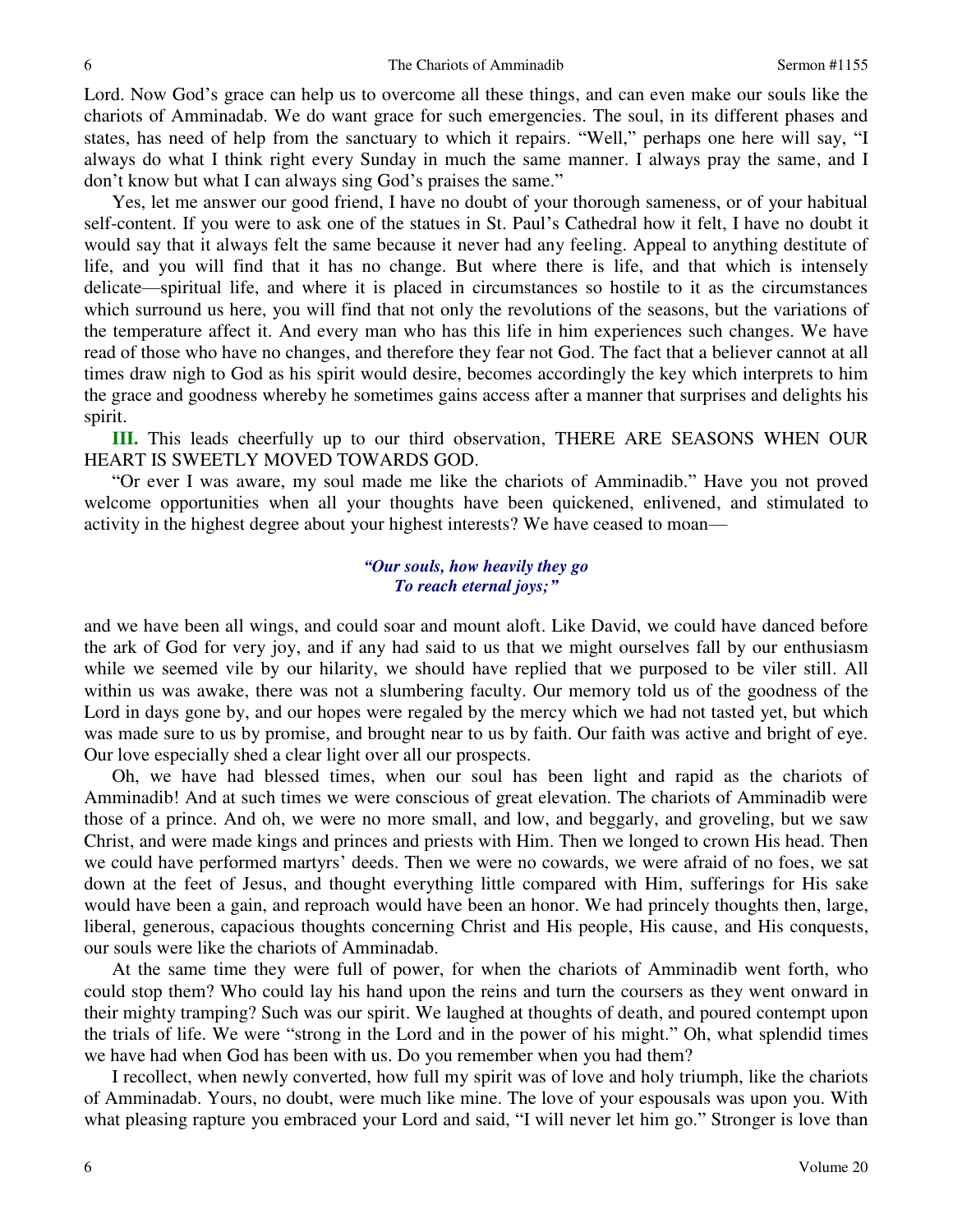#### Sermon #1155 The Chariots of Amminadib

death or hell. You felt it to be so. You flamed and burned and glowed, and though in yourself you were like low brushwood, yet you were like the bush in the desert that burned with fire because God was in your soul. Do you remember that? Well, now, since then, in private prayer sometimes, you have had gracious access, and meditation has been added to prayer, and the love of Christ has come in upon you like a great flood tide, and drowned everything in your soul except itself. There have been periods when a sense of the eternal, immutable, never-ending love of God, His electing sovereign favor, that love of God, the love of God in giving His Son for you, have told upon your spirit with a mighty influence that has laid you prostrate for very joy, when you could not speak because words were too poor to express the emotions of your soul.

 You had to feel the force of James Thomson's hymn of the seasons, "Come, then, expressive silence, muse His praise," for you could not speak it. You know it has been so with you sometimes, and has not it been so sometimes under the Word, when you have been ready to stand up and clap your hands for joy? Have not I seen gratitude and exultation reflected on your faces sometimes when the Lord has been present in the preaching of the Gospel, and the truth has come to you like marrow and fatness from the King's own hands, till Dr. Watts has proved to be a faithful interpreter of the very scene and circumstance that ravished your heart?—

> *"The King Himself draws near, And feasts His saints today; Here we may sit, and see Him here, And love, and praise, and pray."*

 Oh, yes! in God's house you have known the days of heaven upon earth. Might I speak for the rest of you I should pronounce the choicest periods of fellowship those we have found at the Lord's Table. When the bread has been broken and the wine poured out down in the Lecture Hall, He has been with us in the breaking of bread. If ever we have come near to Christ, surely it has been in that blessed communion. There are the windows of agate and the gates of carbuncle through which Christ comes to His people in the ordinances He has ordained. We will never slight them. We cannot. The Master puts such reality and fullness of joy into them. Apart from Him they are idols, but with Him, when He is there, when we have the *real presence* not the superstitious presence some speak about, but the *real*  presence which His own Spirit imparts, and our waiting souls participate—ah, then we have said—

> *"No beams of cedar or of fir Can with His courts on earth compare, As myrrh new bleeding from the tree, Such is a dying Christ to me."*

Not infrequently too have I known that the Lord has appeared to His people and warmed their hearts when they have been working for Him. Some idle, indolent, sluggish professors who have used the ordinances have not found benefit in the ordinances because the Lord has intended to rebuke their sloth, but when they have got up and gone forth among the poor, when they have gone forth to visit the sick, the sorrowful, and the dying, they have heard such delightful expressions from the lips of holy, suffering men and women, or felt their hearts so kindled by a sight of divine compassion in the midst of desperate poverty and gracious pardon for grievous sin, that a quickening has come over them, and whereas they did not seem to care before whether souls were lost or saved, they have gone out into the world with zeal to win fresh trophies for the Messiah, their hearts being like the chariots of Amminadib, through the benefits they have received from Christian service.

A great many Christian people never will be happy, and never fully alive to the destinies that wait on their Redeemer, till they get something to do to give them an interest in those mighty issues. The rule of the Christian life is, "If any man will not work, neither shall he eat." If you will not serve God as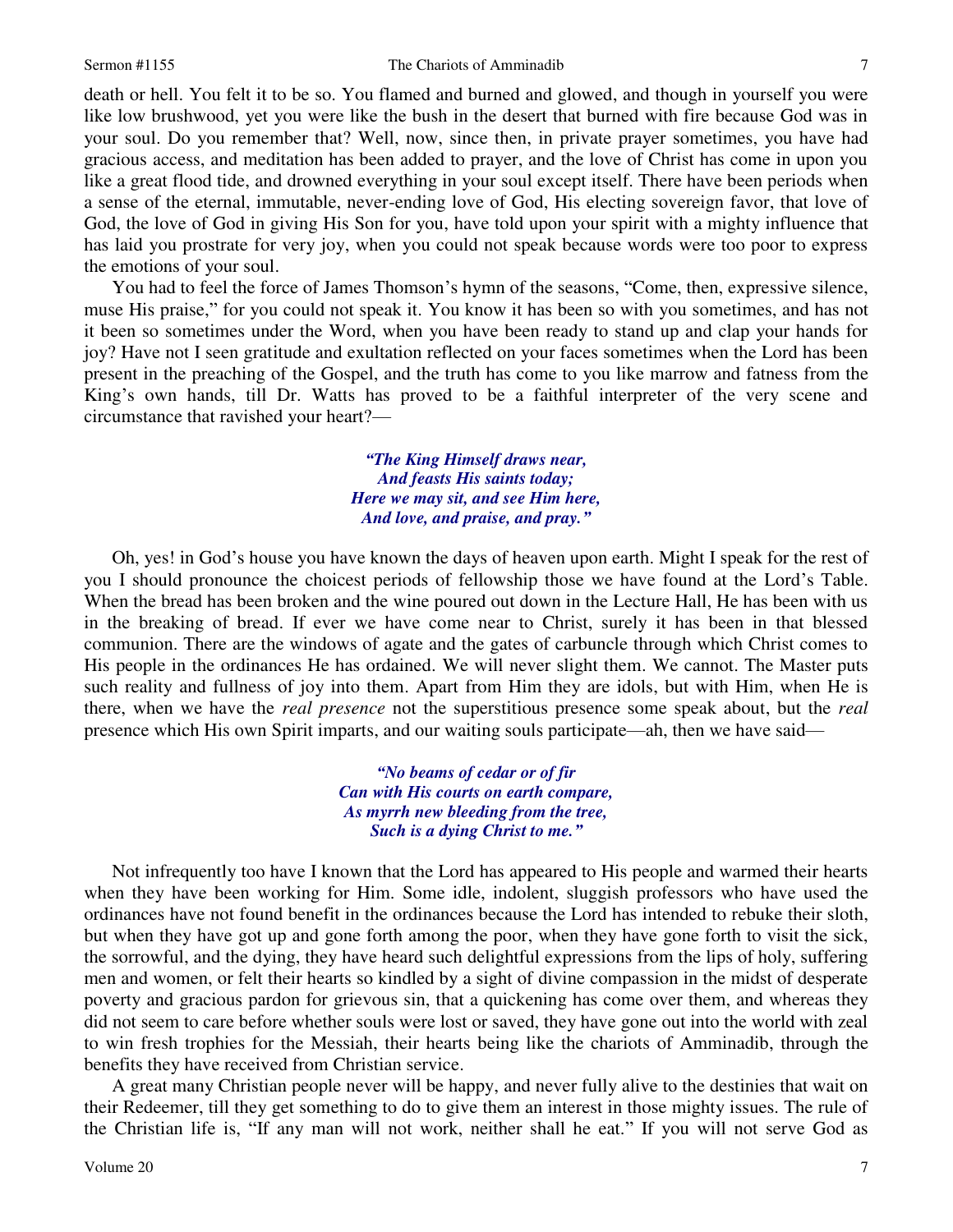Christians, you shall not feed upon the sweet things of the kingdom to your own soul's comfort. A little more service and your soul would become like the chariots of Amminadib.

Beloved, there is no need that I should enlarge, I merely say this to bring up your grateful memories that you may thank God for what He has done, for remember whatever He has done in the past He will do again in the future. When the Lord has come once to His people He says, "I will see you again, I will come to you again, and your hearts shall rejoice." Of everything He has ever given you, He has got as much in store, and He is quite as able to give it to you now as He was before. You have never gone so high in joy but you may go higher yet, you have never drunk such draughts from the well of Bethlehem as left the well empty, you shall drink again of it. Do not say, "I had those sweet times when I was young, I shall never have them again." You shall have precious times again. Get back to your first love, dear brother, dear sister, get forward to a higher love than ever you had, for God will help you. Say you, "I look back and think—

> *"What peaceful hours I once enjoyed! How sweet their memory still! But they have left an aching void The world can never fill."*

 Thank God for that ache. Bless God for the aching void. If your soul aches for God, He will be to your relief ere long. Whenever a soul puts up a flag of distress at the masthead, he may be sure that Christ is on the lookout for just such a soul. He has thrown up the windows of heaven, and wherever He sees a soul that does what is right and longs to find joy and reconciliation with God, He will come to it, and before long it shall be better for you than even the chariots of Amminadab, and more desirable.

**IV.** Our last observation is this—SOMETIMES THE SWEET SEASONS COME TO US WHEN WE DO NOT EXPECT THEM.

"Or ever I was aware, my soul made me like the chariots of Amminadib." Some poor hearts do not reckon ever to have these joys again. They say, "No, no, they are all gone, the last leaf has blown from the tree, the last flower has faded in the garden. My summer is past. It is all over with me!" That is the bitter complaint and the hollow murmuring of unbelief. But the Lord for whom you wait can suddenly appear, and while you are saying hard things of yourself He can refute them with the beams of His countenance.

Even at this very moment you may stand like Hannah, a woman of sorrowful spirit, feeling as if you would be sent away empty, yea, and God's servant himself may address you with rough words as Eli did her, and may even tell you that you are drunken, when it is deep grief that enfeebles your steps and chokes your voice, and all the while the Lord may have in store for you such a blessing as you have never dreamed of, and He may say to you, "Go your way, my daughter; I have heard your petition, your soul shall have its desire." Or ever I was aware, while my unbelief led me to think such a thing impossible, You have made me like the chariots of Amminadab.

"Or ever I was aware," as if it came upon me almost without my own consent. Glad enough I was when it did come, but it took me by surprise, it led me captive. Now, is not that the way that the Lord dealt with you when you were not aware of it, when you had no reason to expect Him, when you found and felt yourself to be utterly lost, ruined, and undone? Did He not surprise you with His mercy, and prevent you with His loving-kindness? Again, you are diminished and brought low through oppression, affliction, and sorrow. There is nothing that leads you to expect a season of joy, you are just as empty and unworthy as you can well be, you feel as if your heart were of stone, and you cannot stir it, and you are saying, "I only wish I could enjoy the freedom that my companions have, and keep the solemn feasts with their holy gladness, but alas for me! I am afraid I have got to be a mere mechanical Christian, without the lively instincts and lofty inspirations of spiritual worship."

Thus are you writing bitter things against yourself. Oh, beloved, the Lord is looking down upon you now as His son or daughter, as His own dear child, and is about to surprise you with His infinite love!